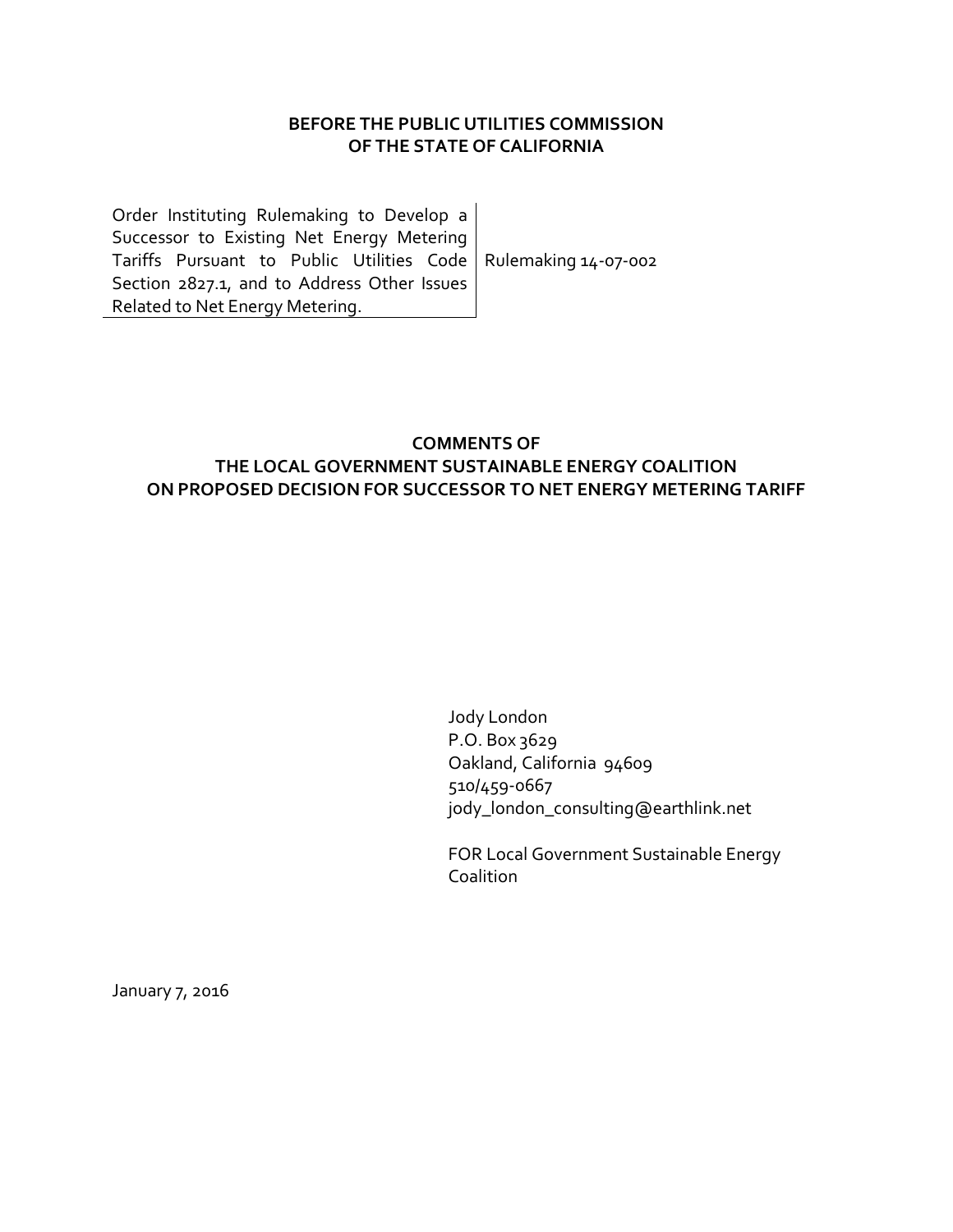In accordance with the Rules of Practice and Procedure of the California Public Utilities Commission ("Commission" or "CPUC") the Local Government Sustainable Energy Coalition ("LGSEC")<sup>1</sup> submits these Comments on the Proposed Decision on the Successor to the Net Energy Metering ("NEM") Tariff. The Proposed Decision correctly relies on the current NEM tariff as the basis for the successor tariff, and rejects proposals for onerous grid charges that would adversely impact the economics of renewable distributed generation technologies for customers, including local governments. The stability that this provides to the market cannot be overstated.

The Proposed Decision correctly adopts the standard used in D.14-03-041 – 20 years – as the eligibility period for the NEM successor tariff. This is important for local governments, who make investments over long time horizons and rely on projects to realize their expected paybacks. We appreciate the recognition in the Proposed Decision of the importance of "a uniform and reliable expectation of stability under the NEM structure." (Proposed Decision, p.

97)

The LGSEC acknowledges the attention paid in the Proposed Decision to ensuring that customers who reside in "disadvantaged communities" have access to renewable distributed generation. As indicated in our September 1, 2015, comments on the NEM Public Tool, the definition used by the California EPA, and recommended in the Proposed Decision, serves only a portion of the disadvantaged communities in California. In the further deliberations anticipated in Phase 2, the Commission should establish a methodology for monitoring the

 $\ddot{\phantom{a}}$ 

<sup>&</sup>lt;sup>1</sup> Across California, cities, counties, associations and councils of government, special districts, and nonprofit organizations that support government entities are members of the LGSEC. Each of these organizations may have different views on elements of these comments, which were approved by the LGSEC's Board.